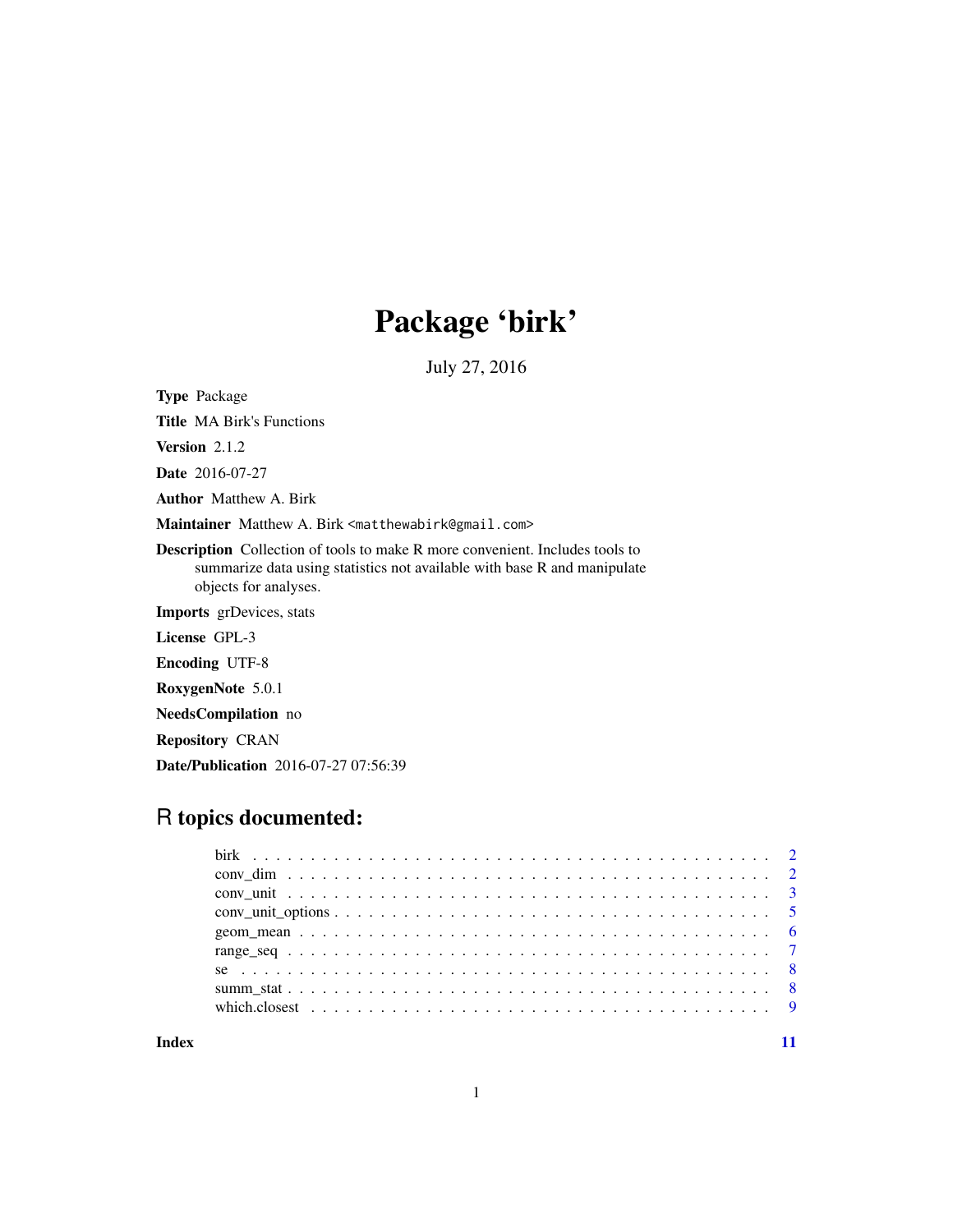<span id="page-1-0"></span>birk *MA Birk's Functions*

#### Description

Collection of tools to make R more convenient. Includes tools to summarize data using statistics not available with base R and manipulate objects for analyses.

#### Author(s)

Matthew A. Birk, <matthewabirk@gmail.com>

<span id="page-1-1"></span>conv\_dim *Convert Dimensions of Measurement*

# Description

DEPRECATED. Converts between dimensions of measurement given a transition dimension (the dimension that "bridges" x and y, e.g. liters per second, lbs per acre). Note that 2 of the 3 measurements  $(x, y,$  or trans) must be defined to calculate the 3rd. See [conv\\_unit\\_options](#page-4-1) for all options.

#### Usage

conv\_dim(x, x\_unit, trans, trans\_unit, y, y\_unit)

#### Arguments

| <b>X</b>   | a numeric vector giving the measurement value in the first dimension.      |
|------------|----------------------------------------------------------------------------|
| $x$ _unit  | the unit in which x was measured.                                          |
| trans      | a numeric vector giving the measurement value in the transition dimension. |
| trans_unit | the unit in which trans was measured.                                      |
| y          | a numeric vector giving the measurement value in the second dimension.     |
| y_unit     | the unit in which y was measured.                                          |

#### Details

This function supports all dimensions in conv\_unit\_options except for coordinates. The conversion values have been defined based primarily from international weight and measurement authorities (e.g. General Conference on Weights and Measures, International Committee for Weights and Measures, etc.). While much effort was made to make conversions as accurate as possible, you should check the accuracy of conversions to ensure that conversions are precise enough for your applications.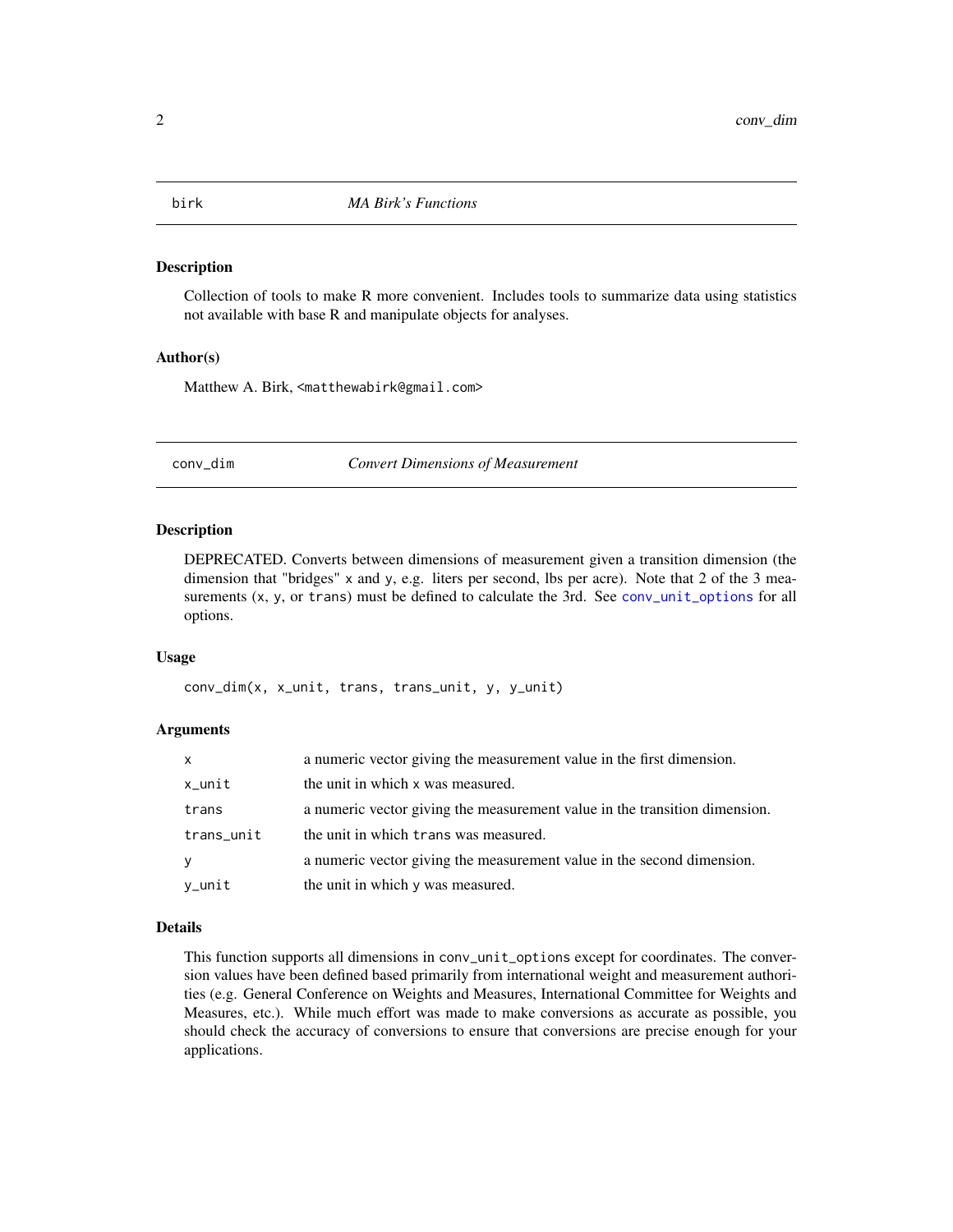#### <span id="page-2-0"></span>conv\_unit 3

# Note

Duration Years are defined as 365.25 days and months are defined as 1/12 a year.

Energy cal is a thermochemical calorie (4.184 J) and Cal is 1000 cal (kcal or 4184 J).

Flow All gallon-based units are US gallons.

Mass All non-metric units are based on the avoirdupois system.

Power hp is mechanical horsepower, or 745.69 W.

Speed mach is calculated at sea level at 15 °C.

#### Author(s)

Matthew A. Birk, <matthewabirk@gmail.com>

#### See Also

[conv\\_unit\\_options](#page-4-1), [conv\\_unit](#page-2-1)

#### Examples

```
# How many minutes does it take to travel 100 meters at 3 feet per second?
conv\_dim(x = 100, x\_unit = "m", trans = 3, trans\_unit = "ft\_per\_sec", y\_unit = "min")
```
# How many degrees does the temperature increase with an increase in 4 kPa given 0.8 Celcius # increase per psi?

conv\_dim(x\_unit = "C", trans =  $0.8$ , trans\_unit = "C\_per\_psi",  $y = 4$ ,  $y$ \_unit = "kPa")

# Find the densities given volume and mass measurements. conv\_dim(x = c(60, 80), x\_unit = "ft3", trans\_unit = "kg\_per\_l", y = c(6e6, 4e6), y\_unit = "g")

<span id="page-2-1"></span>conv\_unit *Convert Units of Measurement*

#### Description

DEPRECATED. Converts common units of measurement for a variety of dimensions. See [conv\\_unit\\_options](#page-4-1) for all options.

#### Usage

conv\_unit(x, from, to)

# Arguments

| X    | a numeric vector giving the measurement value in its original units. |
|------|----------------------------------------------------------------------|
| from | the unit in which the measurement was made.                          |
| to   | the unit to which the measurement is to be converted.                |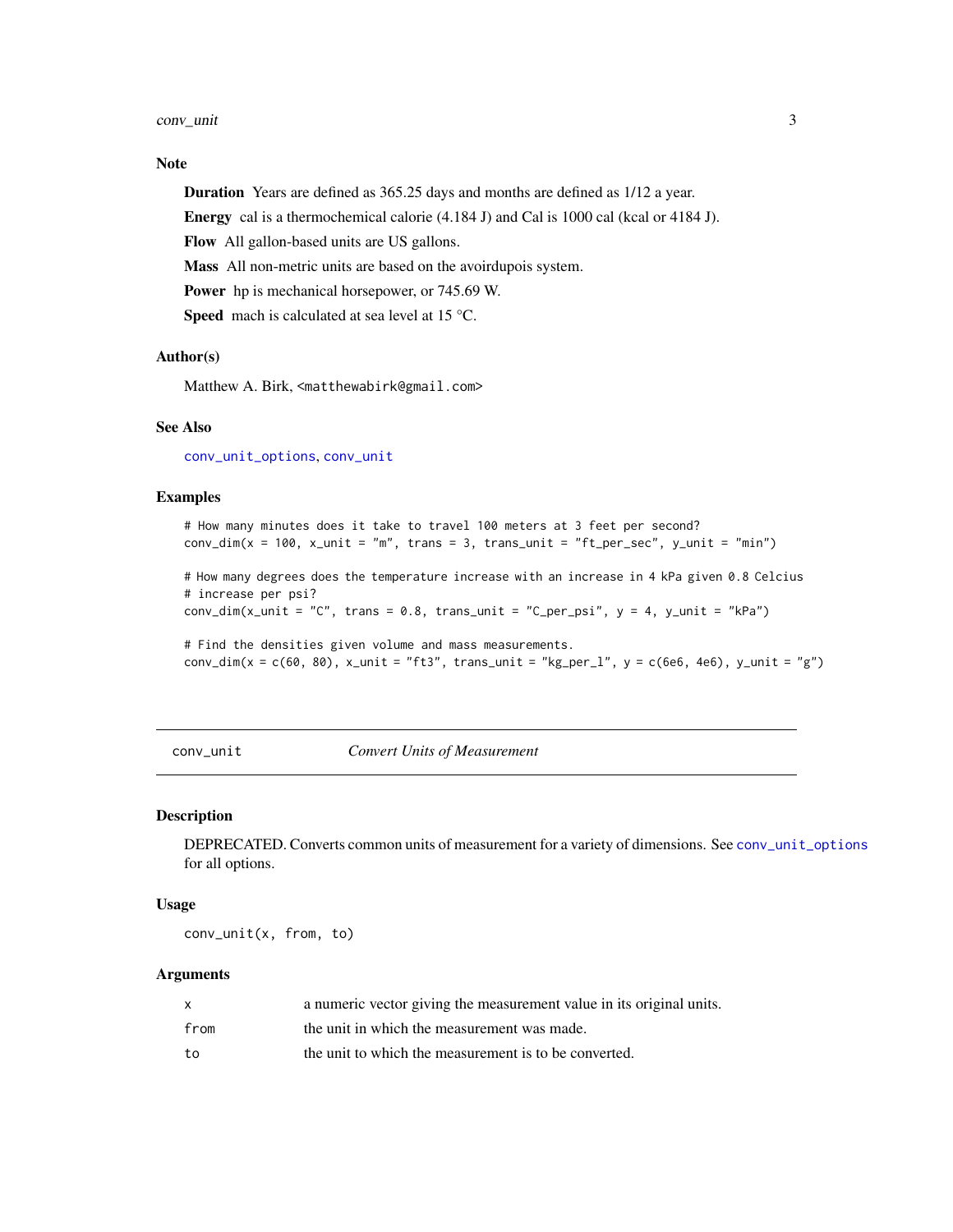- Acceleration mm\_per\_sec2, cm\_per\_sec2, m\_per\_sec2, km\_per\_sec2, grav, inch\_per\_sec2, ft\_per\_sec2, mi\_per\_sec2, kph\_per\_sec, mph\_per\_sec
- Angle degree, radian, grad, arcmin, arcsec, turn
- Area nm2, um2, mm2, cm2, m2, hectare, km2, inch2, ft2, yd2, acre, mi2, naut  $mi2$
- Coordinate dec\_deg, deg\_dec\_min, deg\_min\_sec (see note)
- Count nmol, umol, mmol, mol
- Duration nsec, usec, msec, sec, min, hr, day, wk, mon, yr, dec, cen, mil, Ma
- Energy J, kJ, erg, cal, Cal, Wsec, kWh, MWh, BTU
- Flow ml\_per\_sec, ml\_per\_min, ml\_per\_hr, l\_per\_sec, l\_per\_min, l\_per\_hr, m3\_per\_sec, m3\_per\_min, m3\_per\_hr, gal\_per\_sec, gal\_per\_min, gal\_per\_hr, ft3\_per\_sec, ft3\_per\_min, ft3\_per\_hr, Sv
- Length angstrom, nm, um, mm, cm, dm, m, km, inch, ft, yd, fathom, mi, naut\_mi, au, light\_yr, parsec, point
- Mass ug, mg, g, kg, Pg, carat, metric\_ton, oz, lbs, short\_ton, long\_ton, stone
- Power uW, mW, W, kW, MW, GW, erg\_per\_sec, cal\_per\_sec, cal\_per\_hr, Cal\_per\_sec, Cal\_per\_hr, BTU\_per\_sec, BTU\_per\_hr, hp
- Pressure uatm, atm, Pa, hPa, kPa, torr, mmHg, inHg, mbar, bar, dbar, psi
- Speed mm\_per\_sec, cm\_per\_sec, m\_per\_sec, km\_per\_sec, inch\_per\_sec, ft\_per\_sec, kph, mph, km\_per\_day, mi\_per\_day, knot, mach, light
- Temperature C, F, K, R
- Volume ul, ml, dl, l, cm3, dm3, m3, km3, us tsp, us tbsp, us  $oz$ , us cup, us pint, us quart, us\_gal, inch3, ft3, mi3, imp\_tsp, imp\_tbsp, imp\_oz, imp\_cup, imp\_pint, imp\_quart, imp\_gal

The conversion values have been defined based primarily from international weight and measurement authorities (e.g. General Conference on Weights and Measures, International Committee for Weights and Measures, etc.). While much effort was made to make conversions as accurate as possible, you should check the accuracy of conversions to ensure that conversions are precise enough for your applications.

#### Note

- Duration Years are defined as 365.25 days and months are defined as 1/12 a year.
- **Coordinate** Values must be entered as a string with one space between subunits (e.g.  $70^{\circ}$  33' 11"  $=$  "70 33 11").
- Energy cal is a thermochemical calorie (4.184 J) and Cal is 1000 cal (kcal or 4184 J).
- Flow All gallon-based units are US gallons.
- Mass All non-metric units are based on the avoirdupois system.
- Power hp is mechanical horsepower, or 745.69 W.
- **Speed** mach is calculated at sea level at 15  $^{\circ}$ C.

#### Author(s)

Matthew A. Birk, <matthewabirk@gmail.com>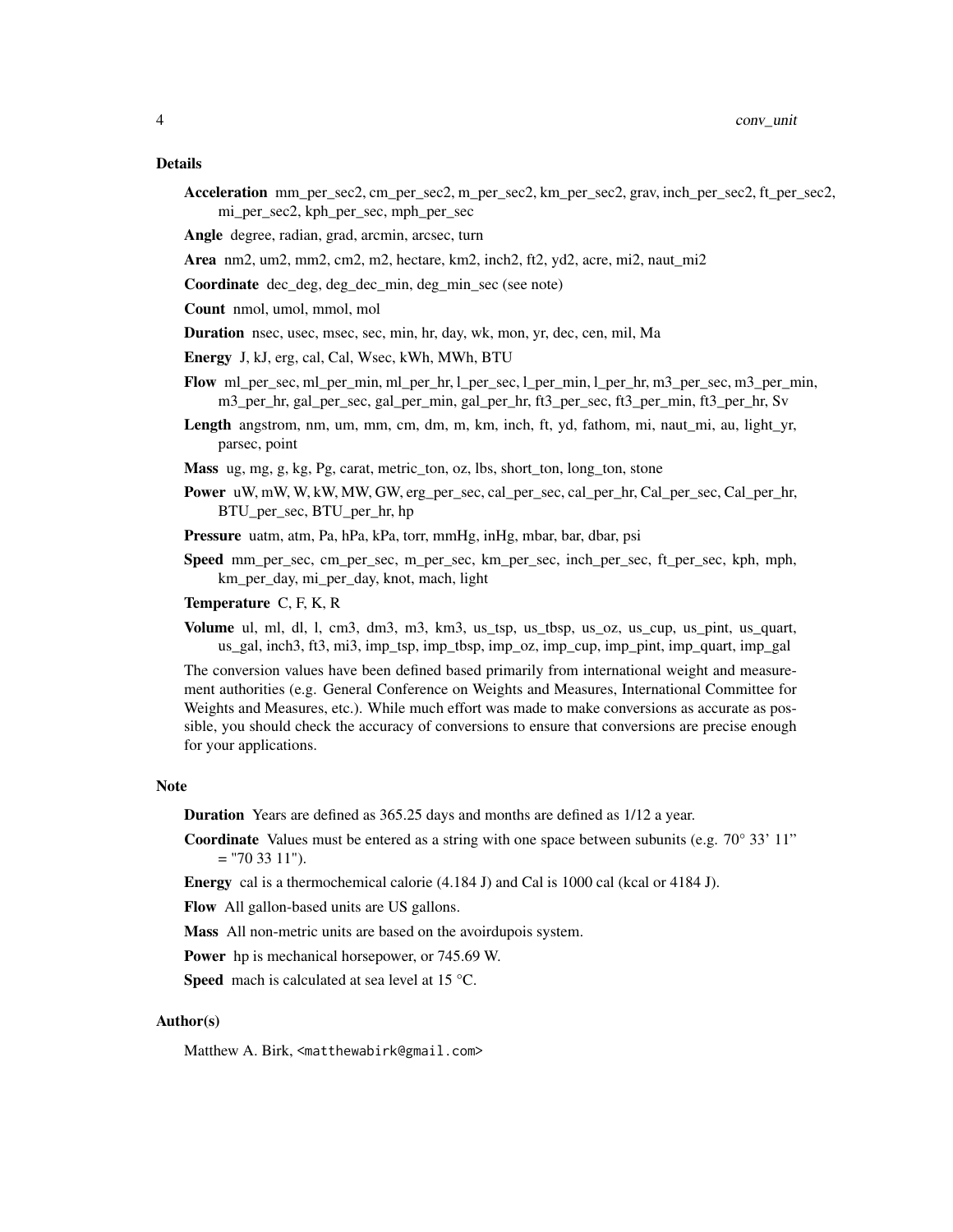<span id="page-4-0"></span>conv\_unit\_options 5

#### See Also

[conv\\_unit\\_options](#page-4-1), [conv\\_dim](#page-1-1)

#### Examples

```
conv\_unit(2.54, "cm", "inch") # Result = 1 inch
conv_unit(seq(1, 10), "kg", "short_ton") # A vector of measurement values can be converted
# Convert 1, 10, and 100 meters to all other length units
sapply(conv_unit_options$length, function(x) conv_unit(c(1, 10, 100), "m", x))
conv_unit("33 1 1", "deg_min_sec", "dec_deg")
conv_unit(c("101 44.32","3 19.453"), "deg_dec_min", "deg_min_sec")
```
<span id="page-4-1"></span>conv\_unit\_options *Unit of Measurement Conversion Options*

#### Description

DEPRECATED. Shows what units of measurement can be converted with the function [conv\\_unit](#page-2-1).

#### Usage

conv\_unit\_options

### Format

A list with all units available for conversion using [conv\\_unit](#page-2-1).

#### Details

Duration Years are defined as 365.25 days and months are defined as 1/12 a year.

**Coordinate** Values must be entered as a string with one space between subunits (e.g.  $70^{\circ}$  33' 11"  $=$  "70 33 11").

Energy cal is a thermochemical calorie (4.184 J) and Cal is 1000 cal (kcal or 4184 J).

Mass All non-metric units are based on the avoirdupois system.

Power hp is mechanical horsepower, or 745.69 W.

Speed mach is calculated at sea level at 15 °C.

#### Author(s)

Matthew A. Birk, <matthewabirk@gmail.com>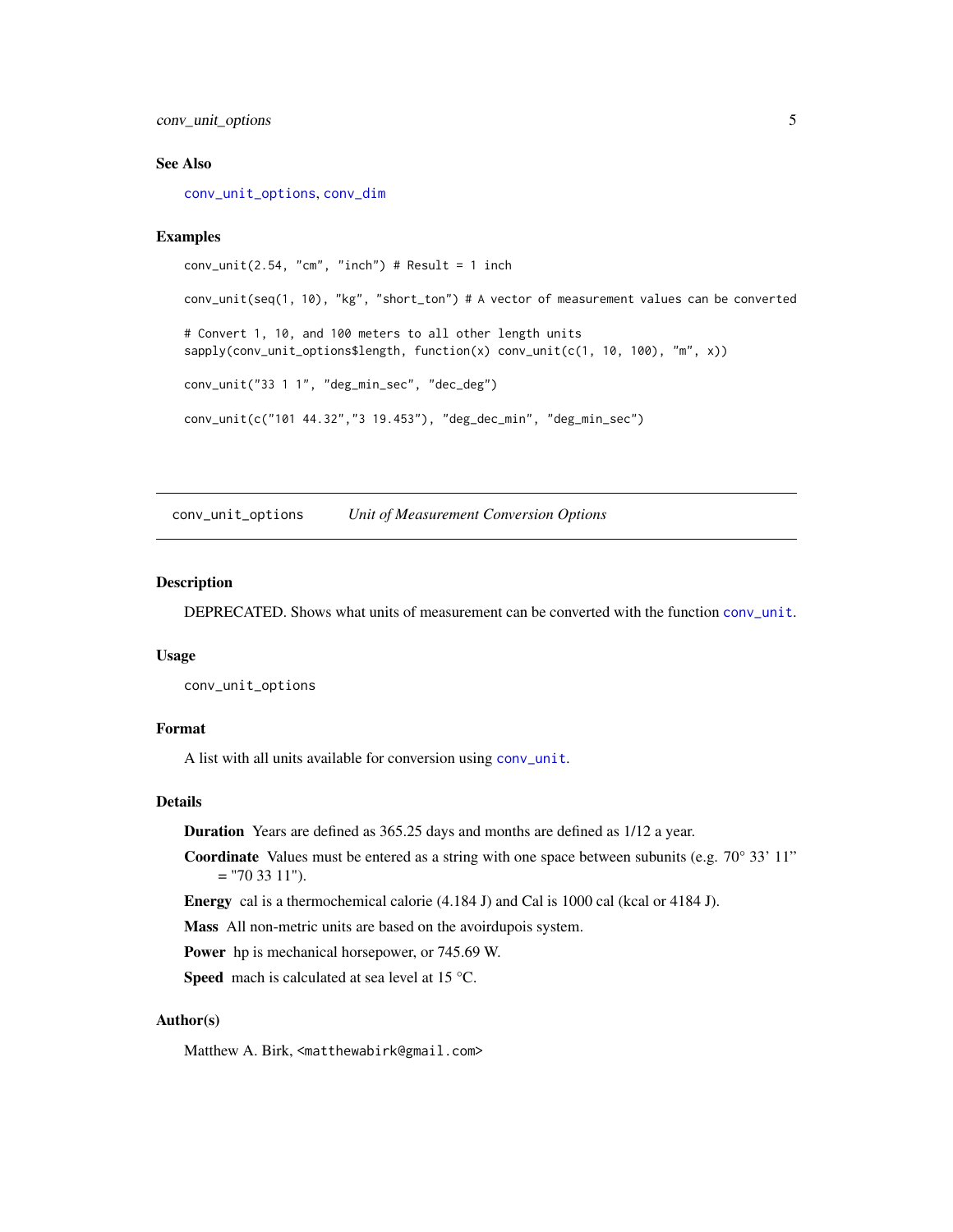# <span id="page-5-0"></span>Source

The conversion values have been defined based primarily from international weight and measurement authorities (e.g. General Conference on Weights and Measures, International Committee for Weights and Measures, etc.). While much effort was made to make conversions as accurate as possible, you should check the accuracy of conversions to ensure that conversions are precise enough for your applications.

#### See Also

[conv\\_unit](#page-2-1)

### Examples

conv\_unit\_options conv\_unit\_options\$pressure

geom\_mean *Geometric Mean*

#### Description

Computes the geometric mean of a vector, x. It is a wrapper for  $exp(\text{mean}(log(x)))$ .

#### Usage

```
geom_mean(x, add0.001 = FALSE, ignore_new = FALSE, ...)
```
# Arguments

| $\mathsf{x}$ | a numeric vector or an R object which is coercible to one by as vector(x, "nu-<br>meric"). |
|--------------|--------------------------------------------------------------------------------------------|
| add0.001     | logical. Should a small constant (0.001) be added to avoid issues with zeroes?             |
| ignore_neg   | logical. Should negative values be ignored to avoid NaNs?                                  |
| .            | further arguments passed to mean.                                                          |

#### Author(s)

Matthew A. Birk, <matthewabirk@gmail.com>

#### See Also

[mean](#page-0-0)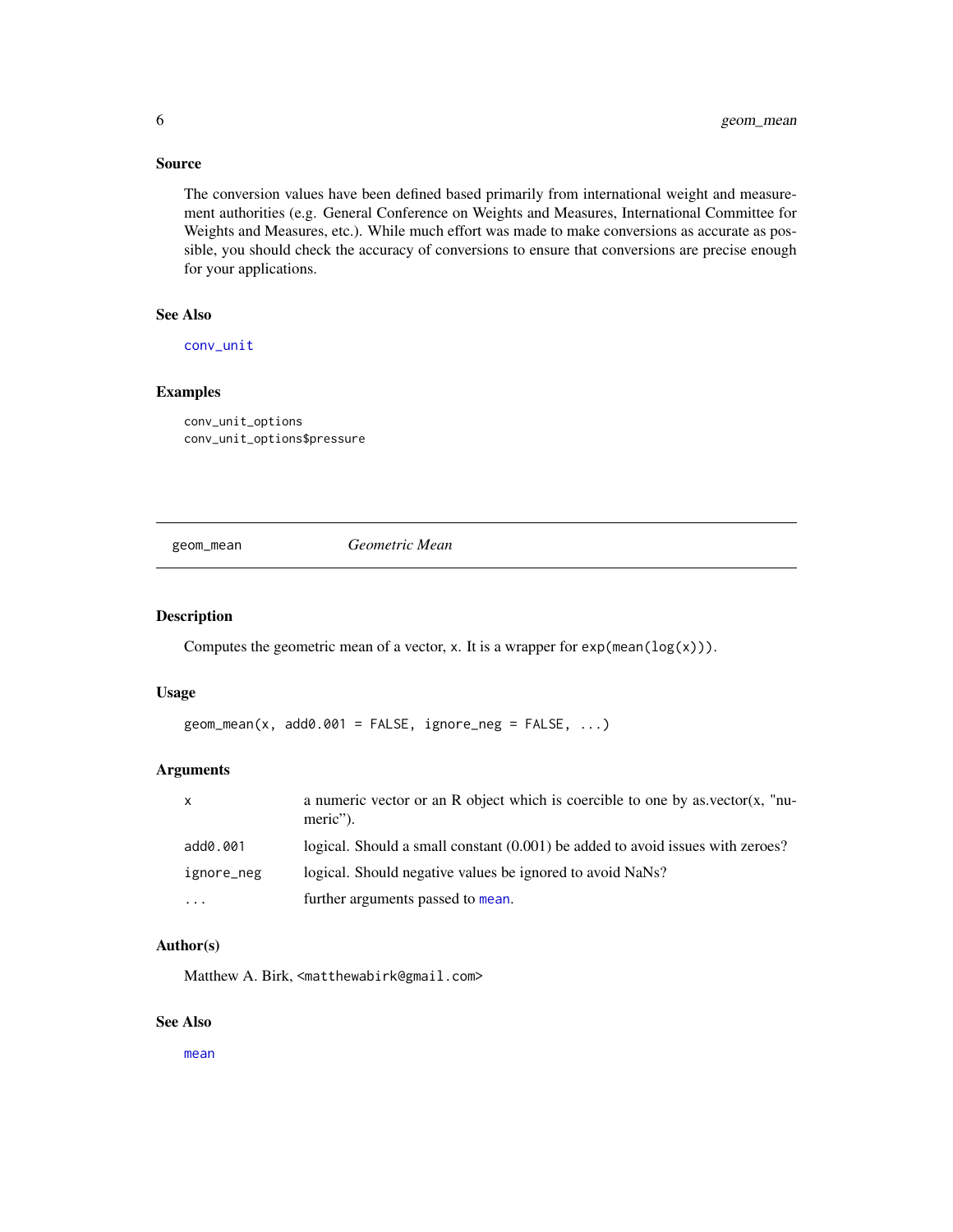#### <span id="page-6-0"></span>range\_seq 7

# Examples

```
geom_mean(1:10)
geom_mean(0:10)
geom_mean(0:10, add0.001 = TRUE)
geom_mean(-10:10, add0.001 = TRUE, ignore_neg = TRUE)
```
# range\_seq *Sequence Generation Spanning A Numerical Range*

# Description

Generates a sequence of numbers spanning the range of x.

# Usage

range\_seq(x, extend =  $0, ...$ )

# Arguments

|          | a numeric vector.                                                     |
|----------|-----------------------------------------------------------------------|
| extend   | number specifying the fraction by which the range should be extended. |
| $\cdots$ | further arguments to be passed to seq.                                |

# Author(s)

Matthew A. Birk, <matthewabirk@gmail.com>

#### See Also

[seq](#page-0-0), [extendrange](#page-0-0)

# Examples

```
range_seq(rnorm(10, sd = 20))
range_seq(c(3, 9), extend = 0.1)
range\_seq(c(3, 9), length.out = 20)
```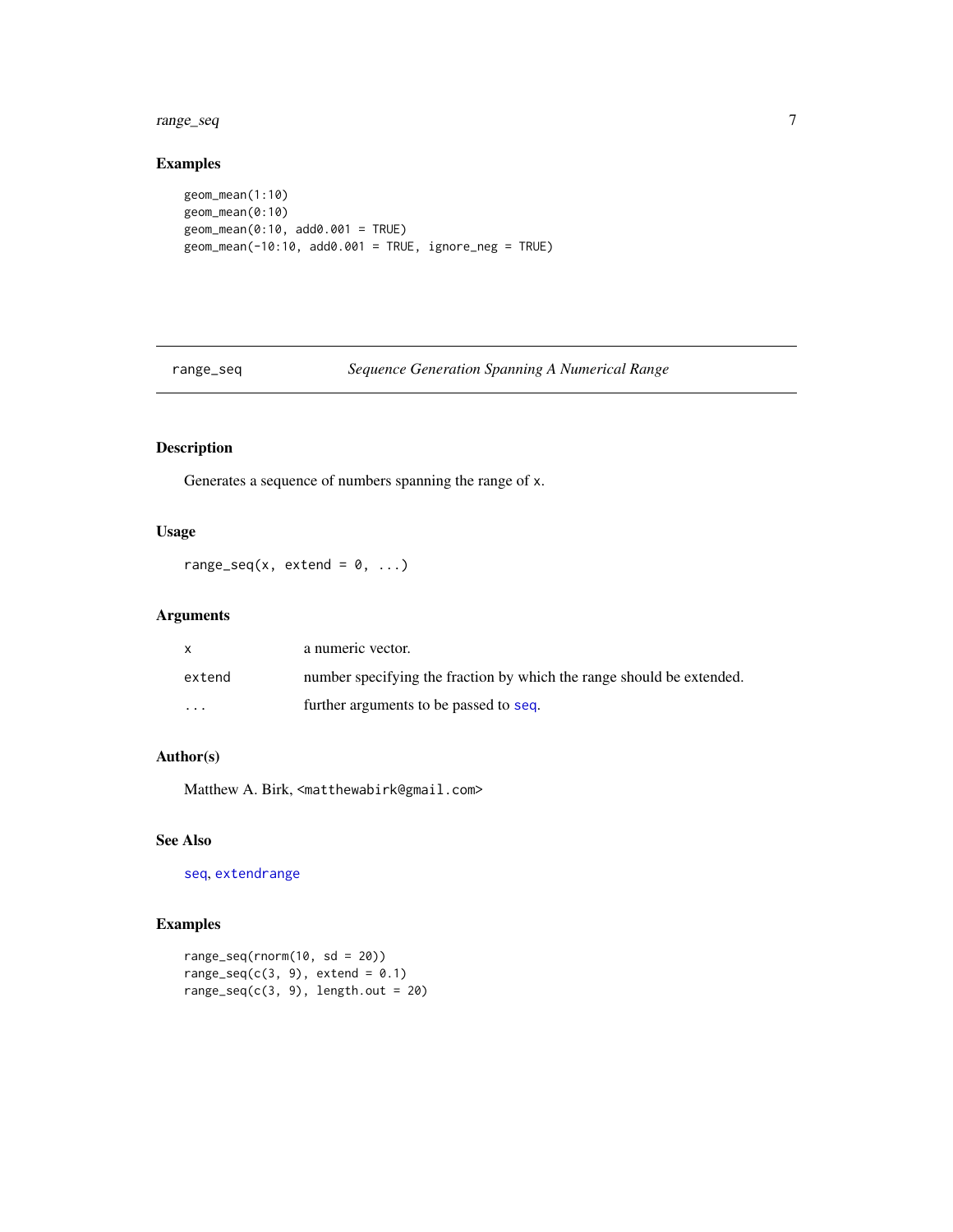# Description

Computes the standard error of the values in x. If na.rm is TRUE then missing values are removed before computation proceeds.

#### Usage

se(x, na.rm = FALSE)

#### Arguments

|       | a numeric vector or an R object which is coercible to one by as vector(x, "nu- |
|-------|--------------------------------------------------------------------------------|
|       | meric").                                                                       |
| na.rm | logical. Should missing values be removed?                                     |

#### Author(s)

Matthew A. Birk, <matthewabirk@gmail.com>

#### See Also

[sd](#page-0-0), [var](#page-0-0)

# Examples

se(1:10)

summ\_stat *Pooled Summary Descriptive Statistics*

# Description

Pools summary statistics when given mean and (optionally) a measurement of variability (choose one among var, sd, and se).

## Usage

summ\_stat(mean, n, var, sd, se)

<span id="page-7-1"></span><span id="page-7-0"></span>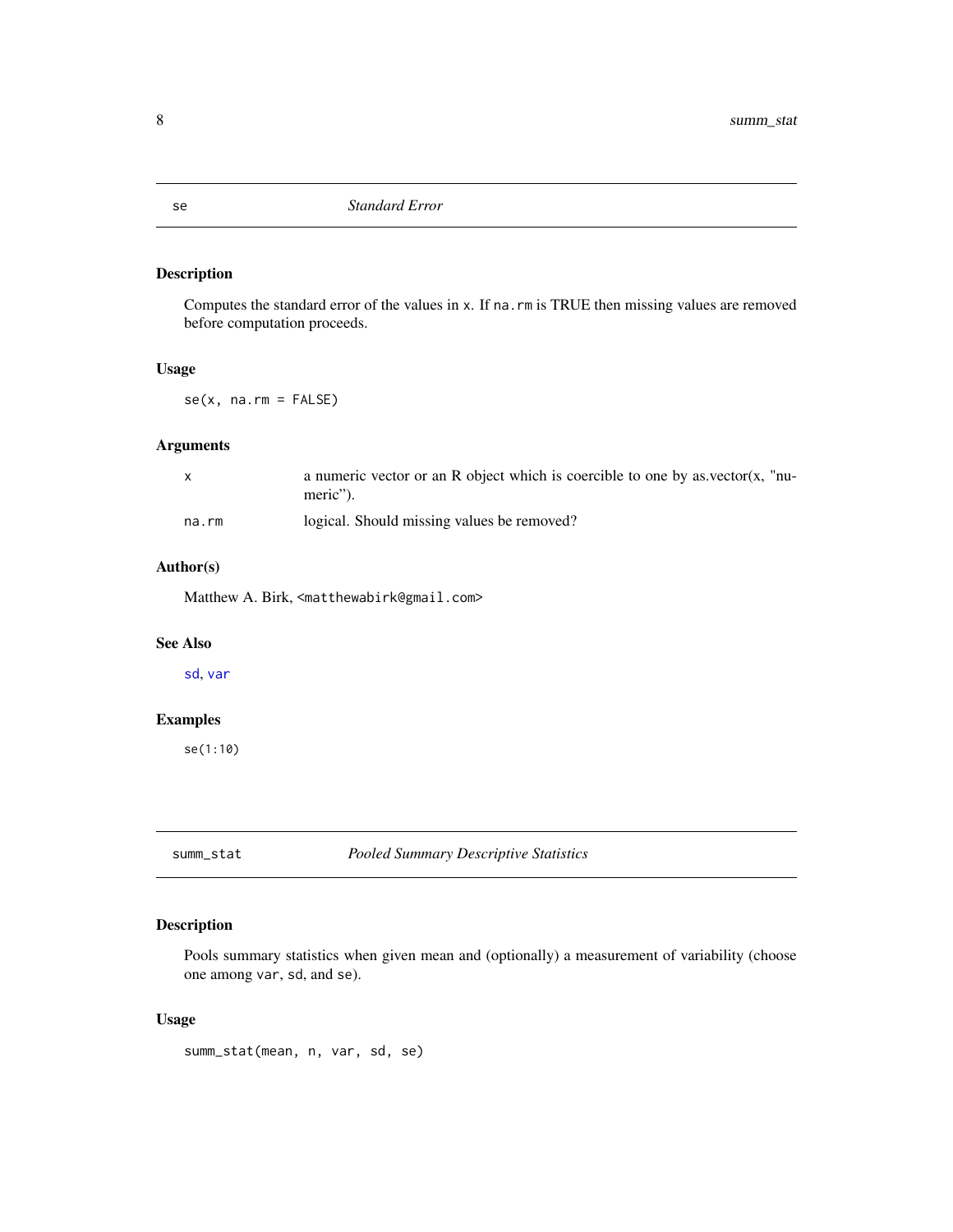# <span id="page-8-0"></span>which.closest 9

#### Arguments

| mean | numeric. A vector of mean values to be pooled.                       |
|------|----------------------------------------------------------------------|
| n    | numeric. A vector of n values to be pooled.                          |
| var  | numeric. A vector of variance values to be pooled.                   |
| sd   | numeric. A vector of standard deviation values to be pooled.         |
| se   | numeric. A vector of standard error of the mean vlaues to be pooled. |

# Author(s)

Matthew A. Birk, <matthewabirk@gmail.com>

#### See Also

[weighted.mean](#page-0-0), [se](#page-7-1)

#### Examples

```
summ_stat(mean = c(0.68, 0.67), n = c(4, 5), sd = c(0.11, 0.15))
summ_stat(mean = 0.68, n = 3, se = 5)
summ_stat(mean = rnorm(1e4), n = rep(1, 1e4)) # Find pooled mean when variability is unknown.
```
which.closest *Where is the closest?*

# Description

Returns index of the closest value to x.

#### Usage

```
which.closest(vec, x)
```
# Arguments

| vec | a numeric vector.                                                  |
|-----|--------------------------------------------------------------------|
|     | numeric. The value for which the closest match should be returned. |

#### Author(s)

Matthew A. Birk, <matthewabirk@gmail.com>

## See Also

[which.min](#page-0-0), [which.max](#page-0-0)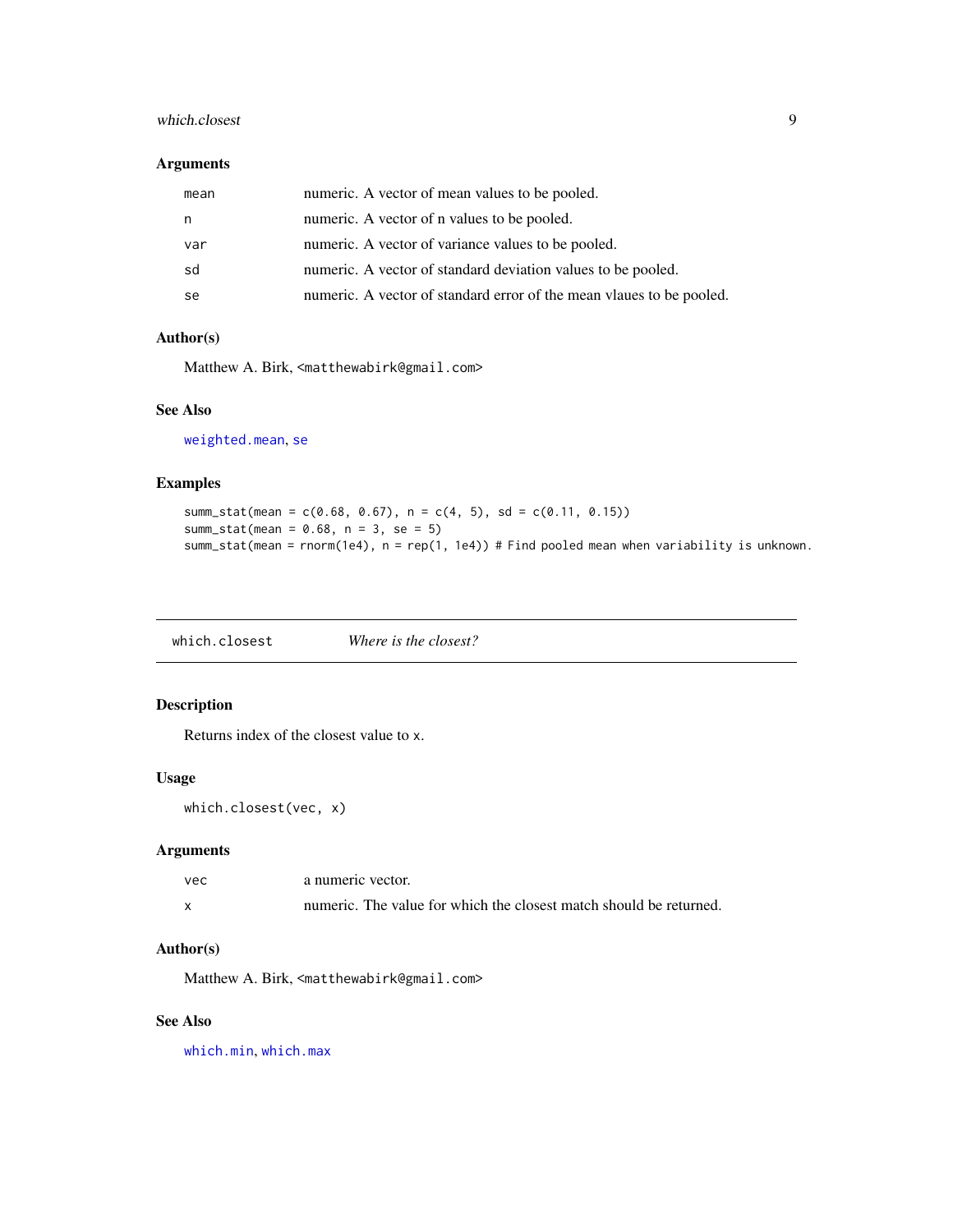10 which.closest

# Examples

which.closest(10:1, 3.3)